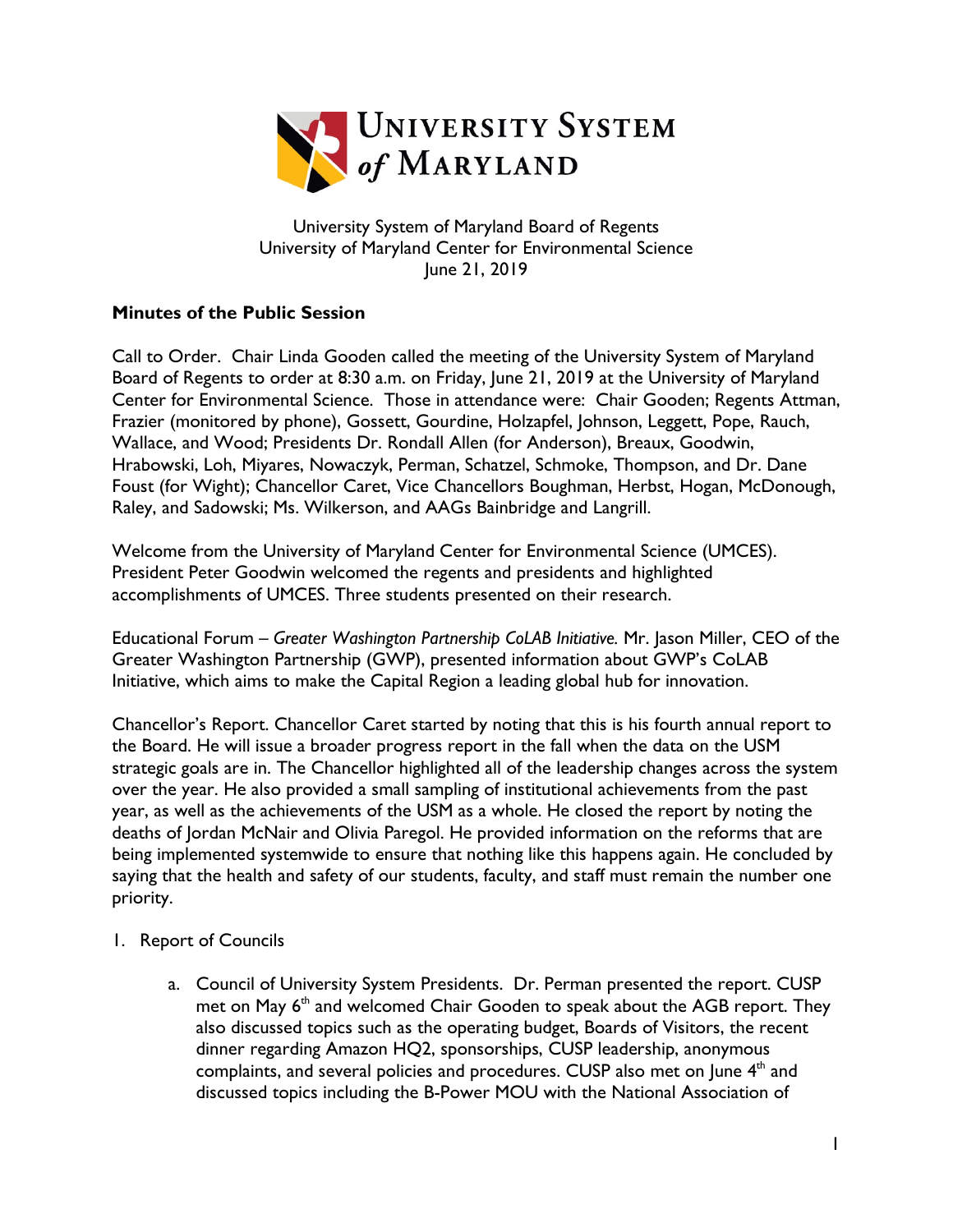Secondary Principals, regent campus liaisons, policy revisions, and the Educator Workforce Report.

- b. Council of University System Staff. Ms. Gray presented the report. CUSS met on May  $14<sup>th</sup>$  at BSU. In addition to presentations by BSU's Vice President for Student Affairs and USM's Assistant Vice Chancellor for Government Relations, topics discussed included an ombudsman discussion, the future of merit increases, and Board of Regents Awards.
- c. Council of University System Faculty. Dr. Evers presented the report. Topics covered in the report include academic integrity, faculty evaluations, CUSF leadership changes, the Chancellor search committee, and the 2019-2020 agenda.
- d. University System of Maryland Student Council. Mr. Prouty presented the report. USMSC met on May 12<sup>th</sup> at UMB and elected new council leadership. They also discussed such topics as the second student regent to be added to the BOR, position documents, and the Chancellor search.
- 2. Consent Agenda. The Consent Agenda was presented to the regents by Chair Gooden. She asked if there were any items on the agenda that should be removed for further discussion. There were no requests to remove any items; therefore, Chair Gooden moved, and Regent Wood seconded the motion to accept the consent agenda; it was unanimously approved. The items included were:
	- a. Committee of the Whole
		- i. Approval of meeting minutes from April 19, 2019 Public and Closed Sessions (action)
		- ii. Approval of meeting minutes from May 17 and 31, 2019 Special Board Meeting for Public and Closed Sessions (action)
		- iii. Approval of meeting minutes from June 11, 2019 Special Board Meeting for Public and Closed Sessions (action)
	- b. Committee on Education Policy and Student Life
		- i. Approval of meeting minutes from May 7, 2019 Public Session (action)
		- ii. New Academic Program Proposals (action)
			- 1. Bowie State University: Bachelor of Science in Chemistry
			- 2. Towson University: Master of Arts in Dance Education
			- 3. Towson University: Master of Music in Music Pedagogy
			- 4. University of Maryland, Baltimore: Master of Science in Cannabis Science and Therapeutics
		- iii. USM Policies (action)
			- 1. Amendments to USM Policy on Faculty Workload and Responsibilities (II-1.25)
			- 2. Amendments to USM Policy on the Awarding of Honorary Degrees (III-3.00)
			- 3. Recension of USM Policy on AIDS (VI-11.00)
		- iv. Campus Crime Report (information)
		- v. Brainstorm 2019-2020 Meeting Topics (information)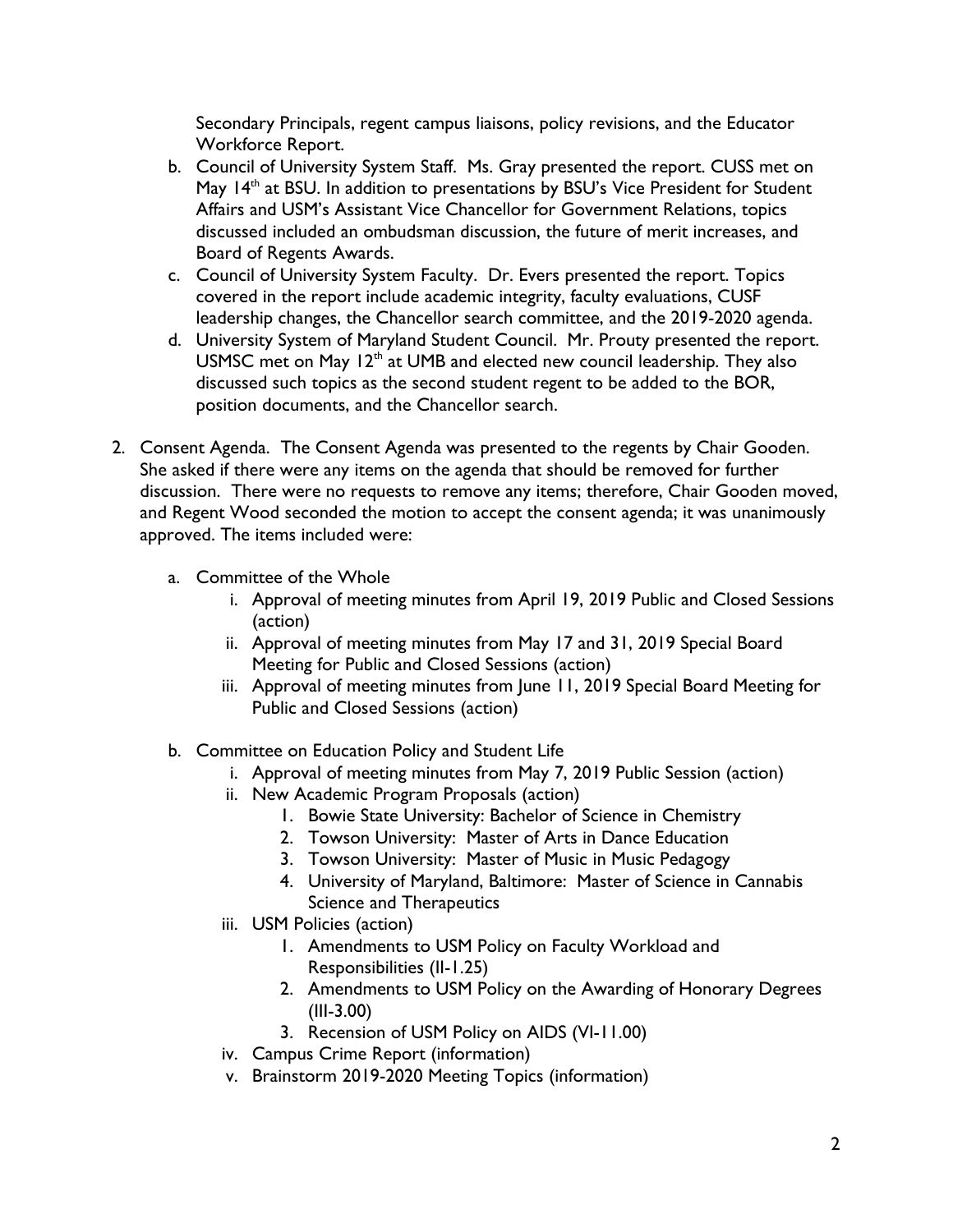- c. Committee on Organization and Compensation
	- i. Approval of minutes from May 15, 2019 and June 12, 2019 Public and Closed Sessions (action)
	- ii. Policy Reviews (action)
		- 1. Revision to Policy on Institutional Advisory Boards (action)
		- 2. Revision to Policy on University System of Maryland Student Council (I-3.00)
	- iii. Revision to Policy on Grievances for Nonexempt and Exempt Staff Employees VII- 8.00 (action)
	- iv. BOR Policy Review Annual Report (information)
- d. Committee on Economic Development and Technology Commercialization
	- i. Change to USM Policy IV-3.20 Intellectual Property Based on Report in Response to Resolution to Study USM Institutional Patent Protection (action)
- e. Committee on Finance
	- i. Biennial Nonexempt Market Salary Survey Report Nonexempt Salary Structure Adjustment for FY 2020-2021 (action)
	- ii. Proposed Amendments to Faculty and Staff Parental Leave Policies (action)
	- iii. Proposed Amendments to Faculty and Staff Sick Leave Policies and Contingent Employees Policy, and a new Policy on Sick and Safe Leave for Contingent Category 1 and Certain Other Employees (action)
	- iv. University of Maryland, Baltimore: Tuition Schedule for New MS Program (action)
	- v. University of Maryland, College Park: Creation of Business Entity to Lease, Improve and Operate Existing Space to Support Biotechnology Research and Workforce Development (action)
	- vi. University of Maryland, Baltimore: Purchase of Steam Services (action)
	- vii. 2019 USM Dashboard Indicators (information)
	- viii. USM Capital Projects: Periodic Status Report (information)
- f. Committee on Audit
	- i. Approval of meeting minutes from June 12, 2019 Public and Closed Sessions (action)
- 3. Review of Items Removed from Consent Agenda
- 4. Committee Reports
	- a. Committee of the Whole
		- i. Implementation of AGB Recommendations and Legislative Actions. Chair Gooden briefed the regents on the implementation of the AGB recommendations and legislative actions included in Senate Bill 719. She noted that USM is working with campuses to prepare for live streaming, the BOR bylaws are being revised, an enterprise risk management work group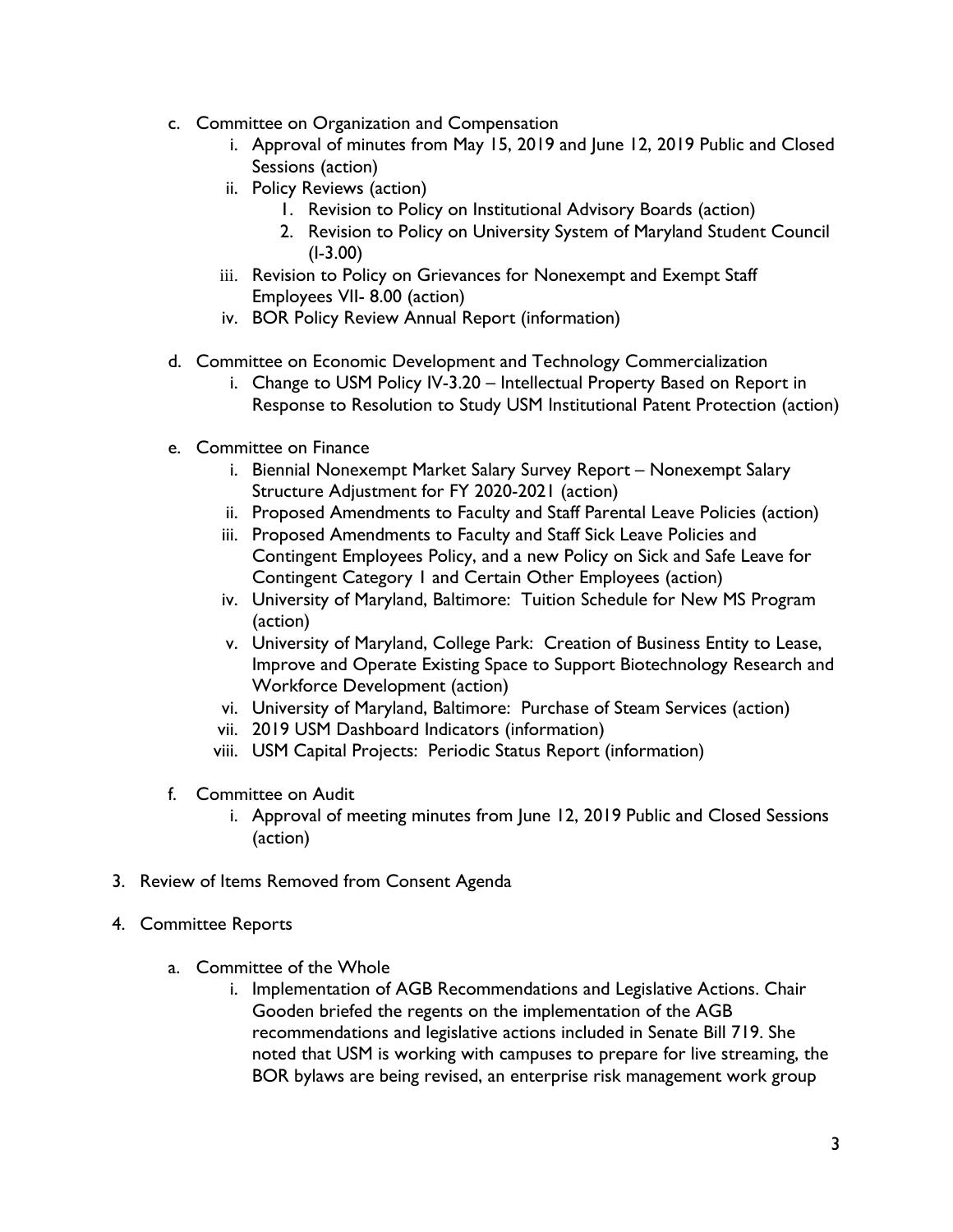has been established, and regent liaisons have been identified for each campus.

- ii. Freedom of Speech and Expression Value Statement and Guidelines. Senior Vice Chancellor Boughman presented the statement and guidelines. (Regent Wood moved that the Board of Regents approve the Freedom of Speech and Expression Value Statement and Guidelines and Regent Rauch seconded the motion; unanimously approved.)
- iii. USM Policy on Sexual Misconduct. Senior Vice Chancellor Boughman presented amendments to VI-1.60 Policy on Sexual Misconduct, noting that amendments are needed to be in compliance with Senate Bill 607. There was some discussion among the regents. (Chair Gooden moved that the Board of Regents approve the proposed amendments to USM Policy on Sexual Misconduct (VI-1.60) and Regent Wallace seconded the motion; unanimously approved.)
- iv. Report of Nominating Committee Election of Officers. Chair Gooden noted that Senate Bill 719 requires election of board officers in December and recommended retaining the current officers until then. (Chair Gooden moved that the board retain the current officers until new officers are elected at the December Board meeting and Regent Gossett seconded the motion; unanimously approved.)
- v. President Search Updates. Regent Attman presented an update on the president search at UMCP. He said that there is a 20-person search committee working with search firm Isaacson/Miller. The committee had their first meeting and stakeholder meetings in May and will be holding additional forums in the fall. Vice Chancellor Herbst provided an update on the president search at CSU, noting that the search committee is working with Academic Search and has also held its first meeting and campus listening sessions.
- vi. Proposed Dates for 2019-2021 Full Board Meetings. Chair Gooden presented the proposed meeting dates for the next two years, as suggested in the AGB report. (Chair Gooden moved that the BOR approve the proposed dates and Regent Pope seconded the motion; unanimously approved.)
- vii. Resolutions of Appreciation. Chair Gooden presented the resolutions for regents and a president who have retired or are retiring. (Regent Pope moved to approve the resolutions and Regent Gourdine seconded the motion; unanimously approved.)
	- 1. Regent James Brady
	- 2. Regent Langston Frazier
	- 3. Regent Robert Pevenstein
	- 4. President Maria Thompson
- viii. Scope of Investigation on the UMCP Adenovirus. Chair Gooden outlined the proposed scope of the Board's investigation into the UMCP Adenovirus. (Regent Gourdine moved that the Board approve the scope of investigation and Regent Pope seconded the motion; unanimously approved.)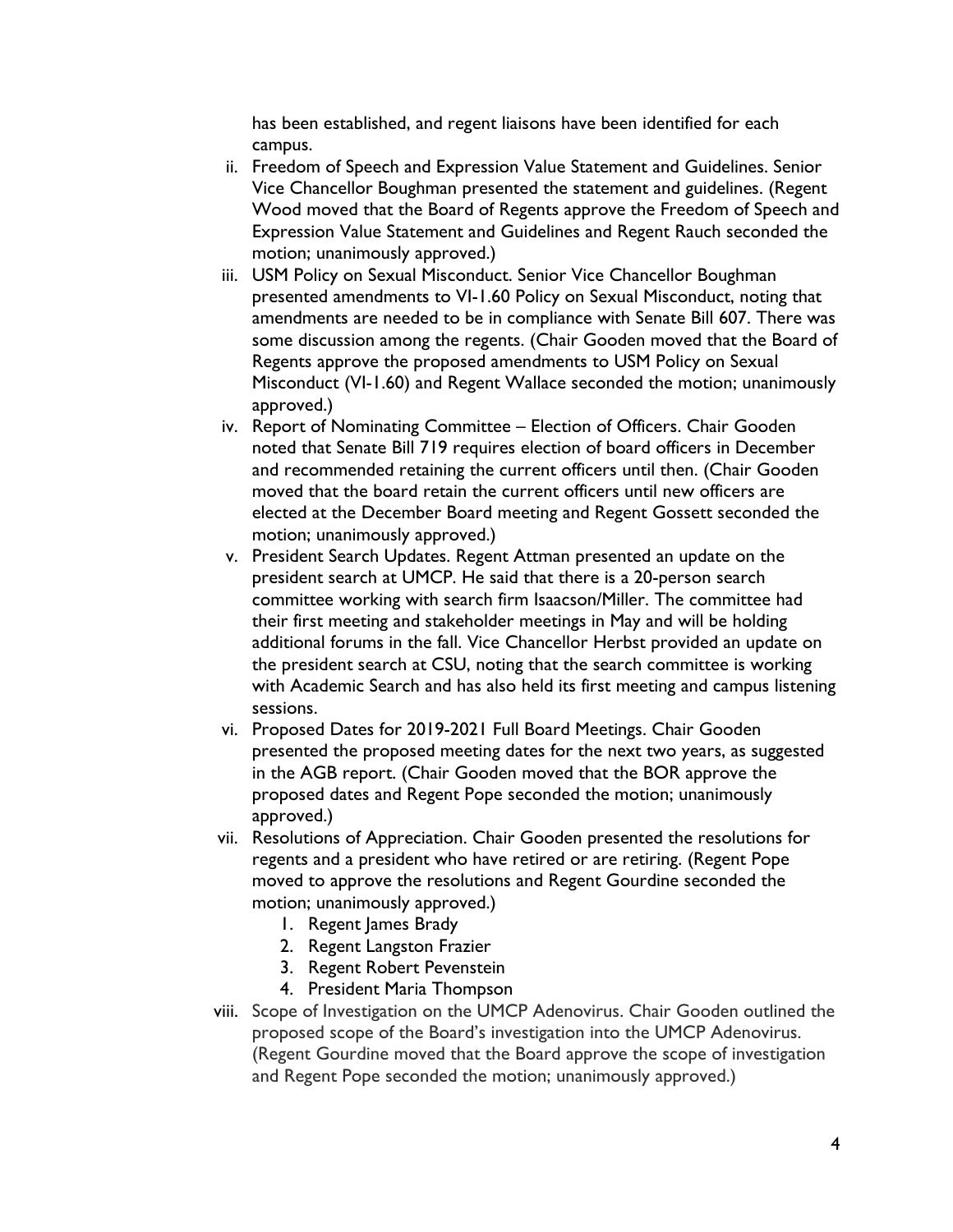- ix. UMCP Independent Monitoring Group. Chancellor Emeritus Kirwan provided an update on the implementation of the Walters Report and Football Commission recommendations. The Walters Report recommendations have been fully implemented. All but four of the Football Commission recommendations have been implemented, with the last four expected to be implemented by the end of the summer.
- b. Committee on Education Policy and Student Life
	- i. Cultural Diversity Progress Reports
		- 1. Campus Reports. Vice Chancellor Boughman and Assistant Vice Chancellor Lee presented the 2019 Institutional Programs of Cultural Diversity Annual Progress Reports. The presentation generated discussion and a suggestion was made to add this topic as an educational piece in the future. (Regent Pope moved that the Board of Regents approve the 2019 Institutional Programs of Cultural Diversity Annual Progress Report for submission to the Maryland Higher Education Commission and Regent Gourdine seconded the motion; unanimously approved.)
- c. Committee on Audit
	- i. BOR Statement of Intent: Enterprise Risk Management and Crisis Management. Regent Pope provided an outline of the statement of intent for enterprise risk management and crisis management with the intent to develop a policy. (Regent Pope moved that the Board approve the Enterprise Risk Management and Crisis Management Statement of Intent and Regent Wood seconded the motion; unanimously approved.)
	- ii. Senate Bill (SB) 719 Delegation of Responsibility to the Board of Regents Committee on Audit to Review Financial Disclosure Statements From Chancellors and University Presidents. The Audit Committee recommended that the BOR should formally delegate responsibility to ensure compliance with SB 719 to the Audit Committee and the BOR should include review of the Regents' financial disclosure statements. (Regent Gossett presented an amendment that says if annual costs are expected to exceed \$50,000, the Board needs to seek approval from the Vice Chancellor for Administration and Finance.; Regent Gossett moved, with the amendment, that the BOR approve delegation of responsibility to oversee compliance with SB 719 to the Committee on Audit and approve inclusion of annually reviewing Regents' financial disclosure statements and Regent Pope seconded the motion; unanimously approved.)
- d. Committee on Finance
	- i. FY 2020 System Funded Construction Program Request. Regent Attman presented the request. (Regent Attman moved that the BOR approve the FY 2020 System Funded Construction Program request with the conditions listed herein (and within the attached materials) and authorize the Chancellor to make appropriate changes consistent with existing Board policies and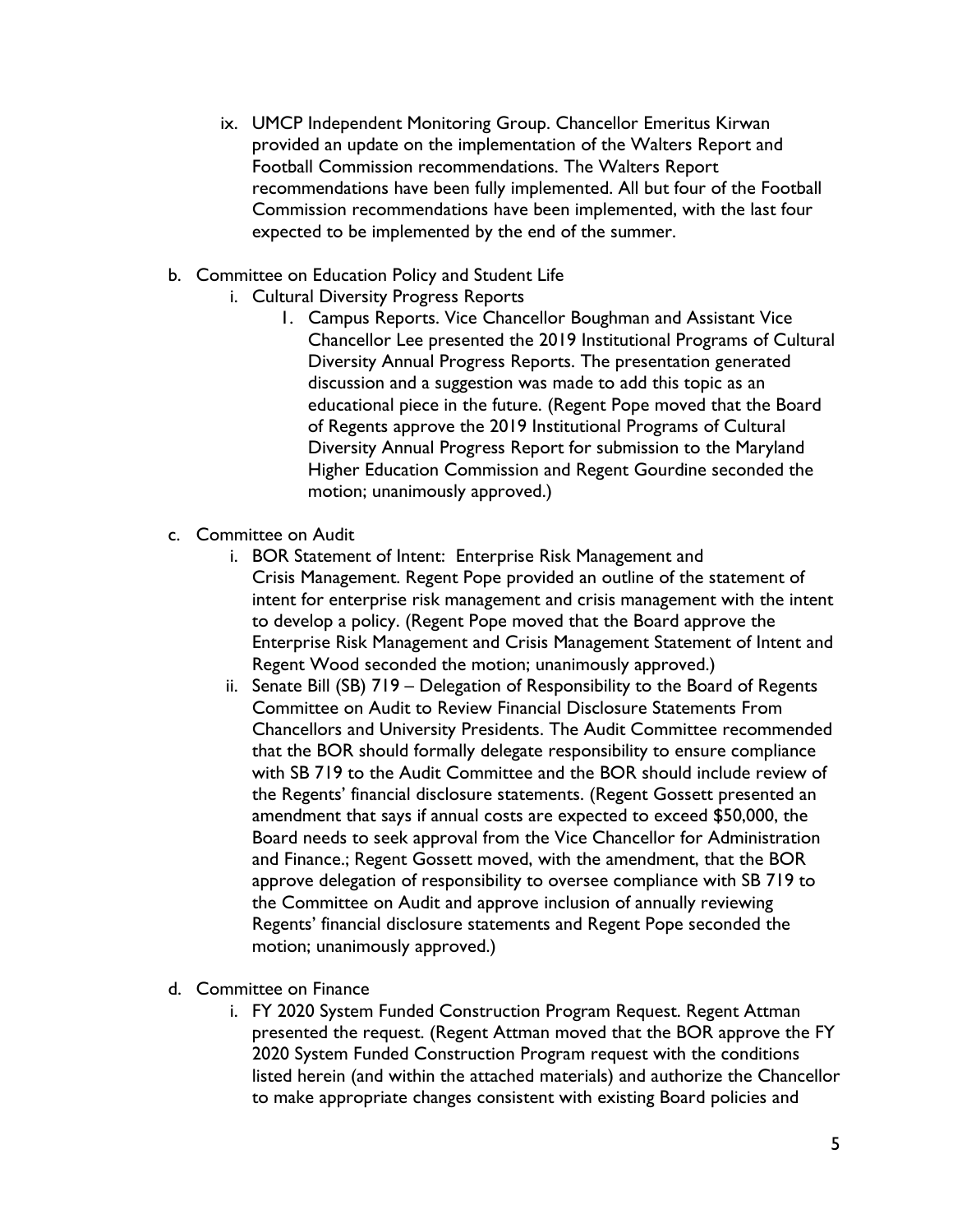guidelines. Any such changes will be reported to the Committee on Finance. Chair Gooden seconded the motion; unanimously approved.)

- ii. University System of Maryland: 41<sup>st</sup> Bond Resolution—Auxiliary Facility and Tuition Revenue Bonds. Regent Attman presented the bond resolution. (Regent Attman moved that the BOR approve the Forty-First Bond Resolution and Regent Pope seconded the motion; unanimously approved.)
- iii. University System of Maryland: FY 2020 Operating Budget. Regent Attman presented information about the USM FY 2020 operating budget. (Regent Attman moved that the BOR approve the FY 2020 operating budget as submitted, with the Chancellor authorized to make appropriate changes consistent with existing board policies and guidelines. Any such changes will be reported back to the Board. Regent Pope seconded the motion; unanimously approved.)
- iv. Board Statement of Values and Expectations on Collaboration and Cooperative Efforts in Acquiring and Implementing New Information Technology and Upgrading Business Processes. Regent Attman presented the statement on collaboration and cooperation. (Regent Attman moved that the BOR adopt the Statement of Values and Expectations on Collaboration and Cooperative Efforts in Acquiring and Implementing new Information Technology and Upgrading Business Processes and Regent Pope seconded the motion; unanimously approved.)
- v. Proposed FY 2020 Contract between the University of Maryland, Baltimore and the University of Maryland Medical System Corporation. Regent Attman presented the proposed contract, which the BOR and the Board of Directors of the University of Maryland Medical System Corporation are asked to approve each year. (Regent Attman moved that the BOR authorize the President of UMB to execute the Annual Contract for FY 2020 and Regent Pope seconded the motion; unanimously approved.)
- vi. Towson University: Proposal for Undergraduate Differential Pricing. Regent Attman presented Towson University's proposal to implement differential pricing for three areas of study. (Regent Attman moved that the BOR approve for Towson University the proposed Undergraduate Differential Pricing as previously described; and, authorize an exception to the BOR Policy on Tuition-VIII 2.01 as permitted in Section II.B.1 of the policy. Furthermore, the University shall provide an annual report to the Board of Regents that reflects the benefits and challenges of implementing tuition differential to the select programs. Regent Pope seconded the motion; unanimously approved.)
- e. Committee on Organization and Compensation
	- i. Chancellor Search Guidelines. Regent Rauch presented Chancellor Search Guidelines, noting that the follow the President Search Guidelines. (Regent Gossett moved that the BOR approve the Chancellor Search Guidelines and Regent Gourdine seconded the motion; unanimously approved.)